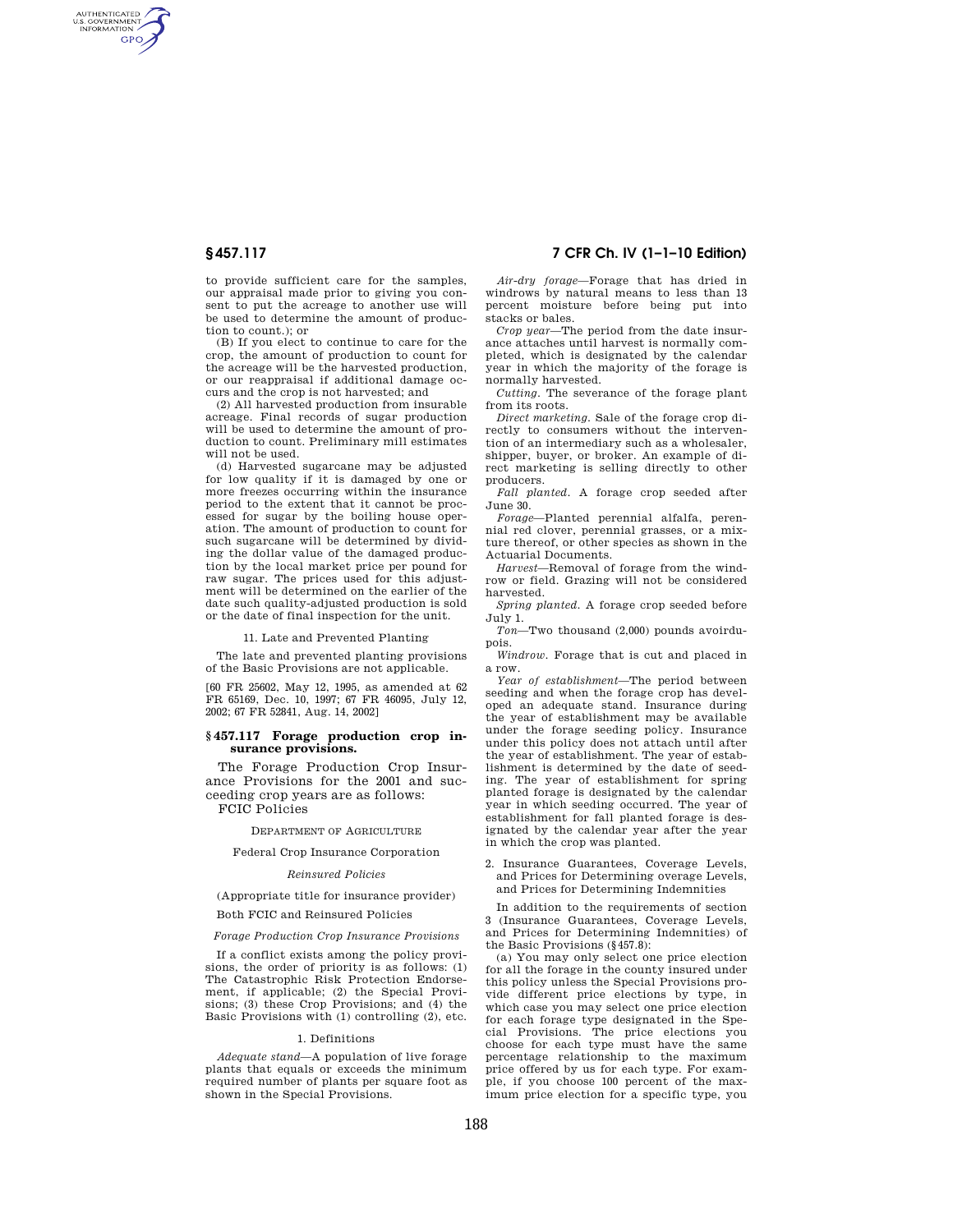### **Federal Crop Insurance Corporation, USDA § 457.117**

must also choose 100 percent of the maximum price election for all other types.

(b) You must report the total production harvested from insurable acreage for all cuttings for each unit by the production reporting date.

(c) Separate guarantees will be determined by forage type, as applicable.

#### 3. Contract Changes

In accordance with section 4 (Contract Changes) of the Basic Provisions (§457.8), the contract change date is June 30 preceding the cancellation date.

#### 4. Cancellation and Termination Dates

In accordance with section 2 of the Basic Provisions, the cancellation and termination dates are:

| State | Cancellation/termi-<br>nation date |
|-------|------------------------------------|
|       | September 30.                      |

#### 5. Report of Acreage

In lieu of the provisions of section 6(a) of the Basic Provisions, a report of all insured acreage of forage production must be submitted on or before each forage production acreage reporting date specified in the Special Provisions.

#### 6. Insured Crop

(a) In accordance with section 8 of the Basic Provisions, the crop insured will be all the forage in the county for which a premium rate is provided by the actuarial documents:

(1) In which you have a share; and

(2) That is grown during one or more years after the year of establishment.

(b) In addition to the crop listed as not insured in section 8 (Insured Crop) of the Basic Provisions (§457.8), we will not insure any forage that:

(1) Does not have an adequate stand at the beginning of the insurance period;

(2) Is grown with a non-forage crop; or

(3) Exceeds the age limitations for forage stands contained in the Special Provisions.

#### 7. Insurance Period

In lieu of the provisions of section 11 (Insurance Period) of the Basic Provisions (§457.8):

(a) Insurance attaches on acreage with an adequate stand on the following dates:

(1) For the calendar year following the year of seeding for:

(i) Spring planted forage in Lassen, Modoc, Mono, Shasta and Siskiyou Counties California, Colorado, Idaho, Nebraska, Nevada, Oregon, Utah and Washington—April 15;

(ii) Spring planted forage in Iowa, Minnesota, Montana, New Hampshire, New York, North Dakota, Pennsylvania, Wisconsin, Wyoming and all other states—May 22;

(iii) Fall planted forage in Lassen, Modoc, Mono, Shasta and Siskiyou Counties California, and all other states—October 16;

(iv) Fall planted forage in all California counties except Lassen, Modoc, Mono, Shasta, and Siskiyou—December 1.

(2) For the calendar year of seeding for spring planted acreage in all California counties except Lassen, Modoc, Mono, Shasta and Siskiyou—December 1.

(3) For calendar years subsequent to the calendar year following the year of seeding for:

(i) Lassen, Modoc, Mono, Shasta and Siskiyou California counties, and all other states—October 16;

(ii) All California counties except Lassen, Modoc, Mono, Shasta and Siskiyou—December 1.

(b) Insurance ends at the earliest of:

(1) Total destruction of the forage crop;

(2) Removal from the windrow or the field for each cutting;

(3) Final adjustment of a loss;

(4) The date grazing commences on the forage crop;

(5) Abandonment of the forage crop; or

(6) The following dates of the crop year:

(i) For Lassen, Modoc, Mono, Shasta, and Siskiyou Counties California and all other states—October 15;

(ii) For all California counties except Lassen, Modoc, Mono, Shasta and Siskiyou— November 30.

(c) In order to obtain year-round coverage for a calendar year, you must purchase the Forage Production Winter Coverage Endorsement (§457.127).

#### 8. Causes of Loss

(a) In accordance with the provisions of section 12 (Causes of Loss) of the Basic Provisions (§457.8), insurance is provided only against the following causes of loss that occur during the insurance period:

(1) Adverse weather conditions;

(2) Fire;

(3) Insects, but not damage due to insufficient or improper application of pest control measures;

(4) Plant disease, but not damage due to insufficient or improper application of disease control measures;

(5) Wildlife;

(6) Earthquake;

(7) Volcanic eruption; or

(8) Failure of the irrigation water supply, if caused by an insured peril that occurs during the insurance period.

(b) In addition to the causes of loss specifically excluded in section 12 of the Basic Provisions, we will not insure against damage of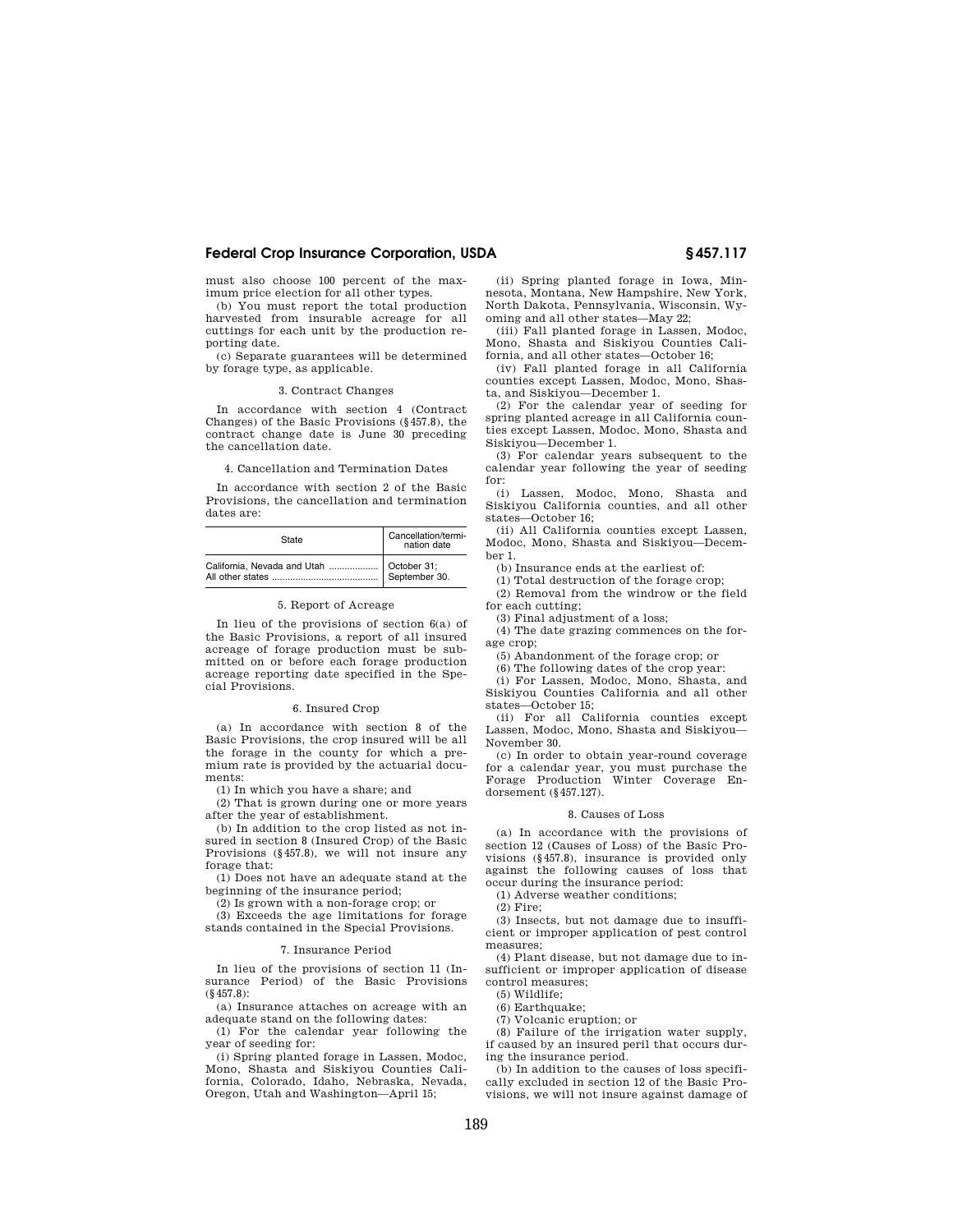loss of production that occurs after removal from the windrow.

9. Duties in the Event of Damage or Loss

In addition to the requirements of section 14 of the Basic Provisions, the following will apply:

(a) You must notify us within 3 days of the date harvest should have started if the insured crop will not be harvested;

(b) You must notify us at least 15 days before any production from any unit will be sold by direct marketing unless you have records verifying that the forage was direct marketed. Failure to give timely notice that production will be sold by direct marketing will result in an appraised amount of production to count of not less than the production guarantee per acre if such failure results in our inability to make the required appraisal;

(c) If you intend to claim an indemnity on any unit, you must notify us at least 15 days prior to the beginning of harvest if you previously gave notice in accordance with section 14 of the Basic Provisions so that we may inspect the damaged production. You must not destroy the damaged crop until after we have given you written consent to do so. If you fail to meet the requirements of this section, and such failure results in our inability to inspect the damaged production, all such production will be considered undamaged and will be included as production to count; and

(d) You must notify us at least 5 days before grazing of insured forage begins so we can conduct an appraisal to determine production to count. Failure to give timely notice that the acreage will be grazed will result in an appraised amount of production to count of not less than the production guarantee per acre.

#### 10. Settlement of Claim

(a) We will determine your loss on a unit basis. In the event you are unable to provide separate acceptable production records:

(1) For any optional units, we will combine all optional units for which such production records were not provided; or

(2) For any basic units, we will allocate any commingled production to such units in proportion to our liability on the harvested acreage for the units.

(b) In the event of loss or damage covered by this policy, we will settle your claim by:

(1) Multiplying the insured acreage for each type, by its respective production guarantee;

(2) Multiplying each result in section 11(b)(1) by the respective price election you selected;

(3) Totaling the results of each crop type in section  $11(b)(2)$ ;

(4) Multiplying the total production to be counted of each type, if applicable, (see sec-

**§ 457.117 7 CFR Ch. IV (1–1–10 Edition)** 

tion 11(c)) by the respective price election you selected;

(5) Totaling the results of each crop type in section 11(b)(4);

(6) Subtracting the result in section  $11(b)(5)$  from the result in section  $11(b)(3)$ ; and

(7) Multiplying the result in section 11(b)(6) by your share.

#### *Example 1*

Assume you have a 100 percent share in 100 acres of type A forage in the unit, with a guarantee of 3.0 tons per acre and a price election of \$65.00 per ton. Due to adverse weather you were only able to harvest 50.0 tons. Your indemnity would be calculated as follows:

1. 100 acres type  $A \times 3$  tons = 300 ton guarantee;

 $2$  & 3. 300 tons  $\times\,\$65$  price election =  $\$19,\!500$ total value guarantee;

4 & 5. 50 tons production to count  $\times$   $\$65$ price election = \$3,250 total value of production to count;

6. \$19,500 value guarantee—\$3,250 = \$16,250 loss; and

7.  $$16,250 \times 100$  percent share = \$16,250 indemnity payment.

#### *Example 2*

Assume you also have a 100 percent share in 100 acres of type B forage in the same unit, with a guarantee of 1.0 ton per acre and a price election of \$50.00 per ton. Due to adverse weather you were only able to harvest 5.0 tons. Your total indemnity for forage production for both types A and B in the same unit would be calculated as follows:

1. 100 acres  $\times\,3$  tons = 300 ton guarantee for type A; and 100 acres  $\times$  1 ton = 100 ton guarantee for type B;

2. 300 ton guarantee  $\times$  \$65 price election = \$19,500 total value of the guarantee for type A; and 100 ton guarantee  $\times$  \$50 price election = \$5,000 total value of the guarantee for type B;

3. \$19,500 + \$5,000 = \$24,500 total value of the guarantee;

4. 50 tons  $\times$  \$65 price election = \$3,250 total value of production to count for type A; and 5 tons  $\times$  \$50 price election = \$250 total value of production to count for type B;

5. \$3,250 + \$250 = \$ 3,500 total value of production to count for types A and B;

6.  $$24,500$   $$3,500 = $21,000$  loss; and

7.  $$21,000$  loss  $\times$  100 percent share = \$21,000 indemnity payment.

(c) The total production to count (in tons) from all insurable acreage on the unit will include:

(1) All appraised production as follows:

(i) Not less than the production guarantee per acre for acreage:

(A) That is abandoned;